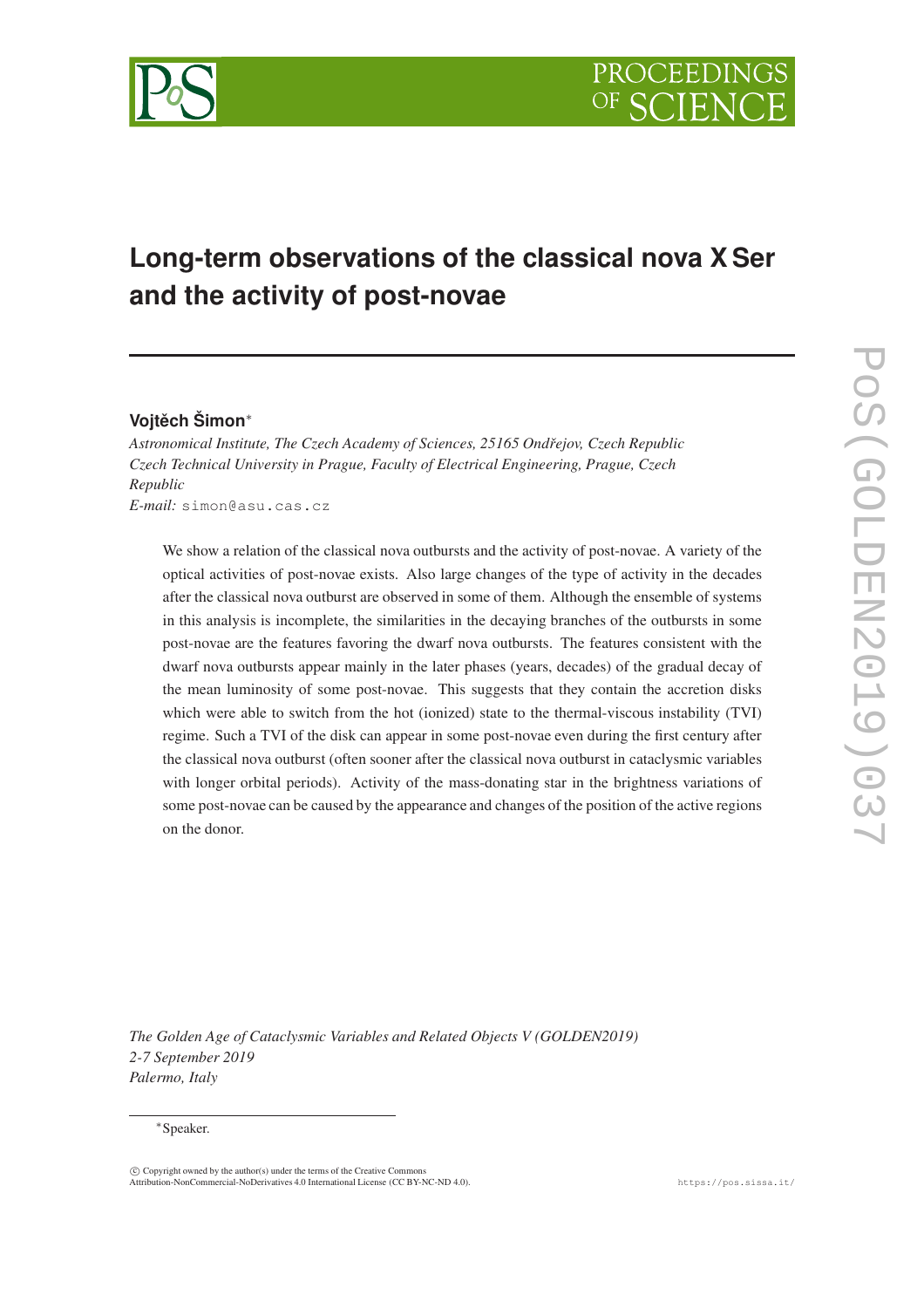## 1. Introduction

Explosion of a classical nova is caused by episodic hydrogen burning of the accreted matter on the white dwarf (WD) in a cataclysmic variable (CV) [46]. The source of nova can be a CV with the accretion disk or a polar. Polars are CVs with strongly magnetized WD ( $B > 10<sup>7</sup>$  Gauss), without the accretion disk. Cyclotron, thermal and bremsstrahlung emissions come from accretion column onto the WD (e.g. [46]). The magnetic field of the WD strongly influences the activity of CV, so it will play a role in the activity of a post-nova.

## 2. X Ser

X Ser erupted as a classical nova in 1903 [23, 7]. It was classified by [7] as a nova of type D. Its orbital period  $P_{\text{orb}}$  is quite long, 1.478 d [43].

We used over 100 years of photometry (the data from the Digital Access to a Sky Century @ Harvard (DASCH) [10, 11], AAVSO [19], and the Catalina Real-time Transient Survey [6] databases, supplemented by the data of [14, 8, 22]. We characterize the long-term light curve of X Ser and interpret it in the context of behaviors of other old novae.

Although DASCH contains only the upper limits of brightness of this pre-nova, it shows that this object was significantly fainter than the early post-nova. Especially a lower envelope of the data of the post-nova is considerably fainter after JD 2 452 000 than in the early post-nova near JD 2 418 500 (Figs.1 and 2a). We interpret it as significantly divergent mass transfer rates from the donor to the WD in these two epochs. X Ser displays strong complex activity with the characteristics of various CV types after the return to quiescence from its classical nova outburst (Fig.1).



Figure 1: Long-term activity of X Ser. Data from several databases were merged: DASCH [10], RoboScope [14], the Catalina Survey [6], AAVSO [19], [8] and [22]. The short horizontal lines represent the upper limits of brightness if X Ser was not detected. The error bars of the data points are marked. The points were connected by a line in the densely covered parts of the light curves to guide the eye. See [39] for more.

Figure 2a shows a long classical nova outburst of X Ser. A linear fit to the decaying branch in which the fluctuations were not visible satisfies the profile of the light curve. The segment of the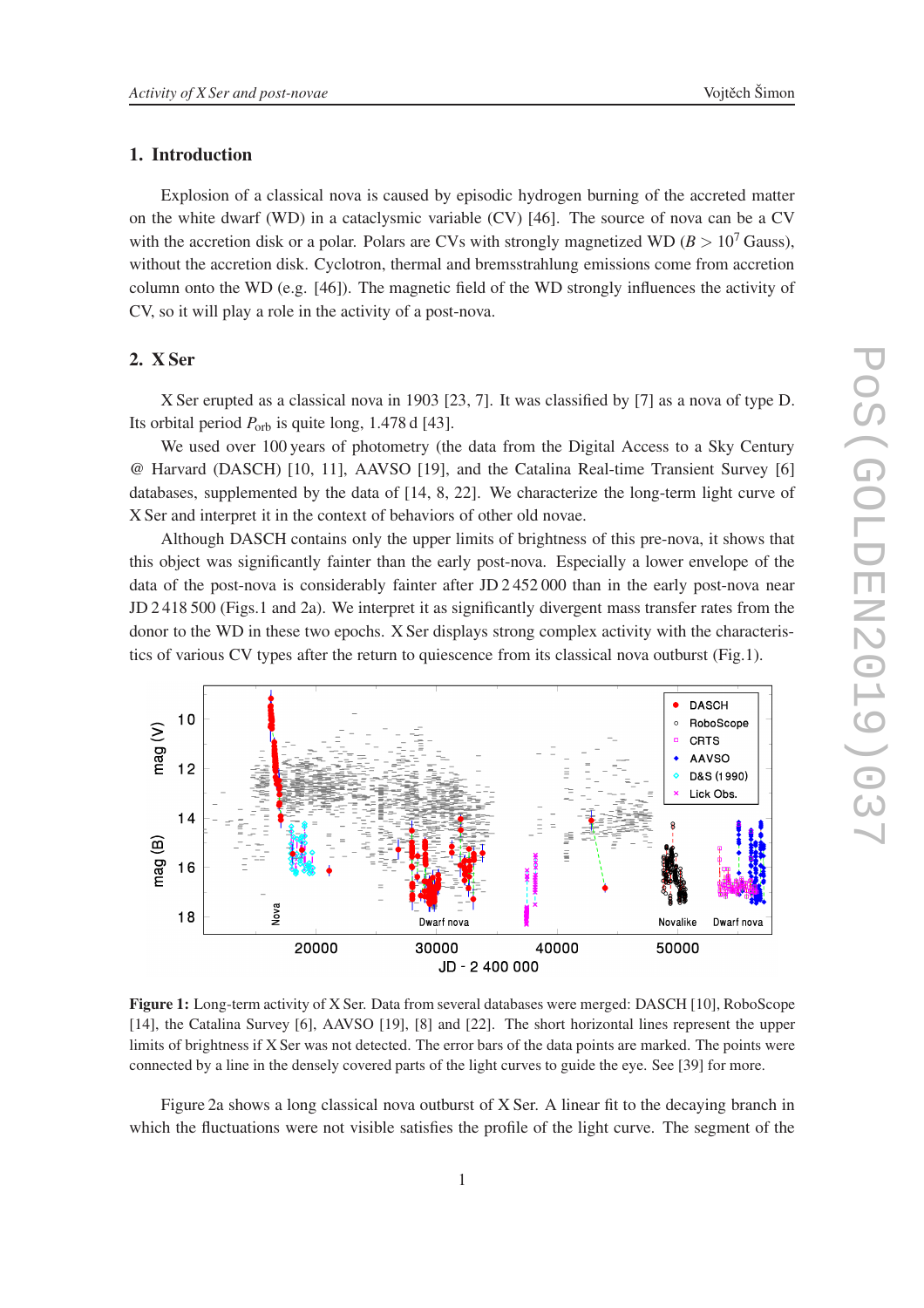

Figure 2: (a) The classical nova outburst in X Ser (data from DASCH [10] and [8]). A linear fit to the decaying branch in which the fluctuations were not visible is shown. The brightness of the fluctuations after JD 2 417 800 was significantly higher than the extension of this linear fit. (b) Segment with large variations of brightness between outbursts (flares) of the post-nova (DASCH data). The error bars of the data points are marked. The points were connected by a line in the densely covered parts of the light curves to guide the eye. The short horizontal lines represent the upper limits of brightness if X Ser was not detected on the plate.

data obtained after JD 2 417 800 shows the fluctuations whose brightness is significantly higher than an extension of this linear fit. Also a lower envelope of brightness of these fluctuations in Fig. 2a was significantly brighter than in the later phases (Fig. 1). We conclude that it is not possible to precisely determine the boundary between the end of the classical nova outburst and the start of the early post-nova.

X Ser displays complex time evolution of activity. In the interpretation, several mechanisms for the long-term activity appear to operate. A segment with large variations of brightness even between the outbursts (flares) of the post-nova in Fig. 2b shows that these events were superimposed on the large, more gradual variations of brightness occurring on the timescale of hundreds of days. We interpret it as a slow decrease and fluctuations of the mass transfer rate from the donor with time.

A series of isolated brightenings from a well defined level of brightness in the later post-nova is displayed in Fig. 3. The decaying branches of these individual post-nova outbursts display large mutual similarities. They constitute a uniform group. We interpret these events as the dwarf nova (DN) outbursts. These decaying branches can be explained by propagation of cooling front (models of [36, 12]) through the accretion disk.

We interpret the slow rising branches of the events in Fig. 3 as the inside-out outbursts (heating front propagating from the inner disk region outward (see [36] for model). The largely different peak magnitudes of the individual events suggest that heating front may not reach the outer disk rim in some outbursts.

The well defined decaying branch of an event in [39] speaks in favor of some episodic brightenings in DASCH data consistent with the DN outbursts. It is thus likely that the DN outbursts started from the quiescent level with the largely variable brightness. This quiescent level became more stable only after JD 2 453 000.

A big bump near JD 2 450 000 in Fig. 1 is different from the isolated brightenings which we interpret as the DN outbursts. This bump is much longer than any of these DN outbursts. Also its decaying branch is much less steep than those of the DN outbursts in Fig. 3. We ascribe this bump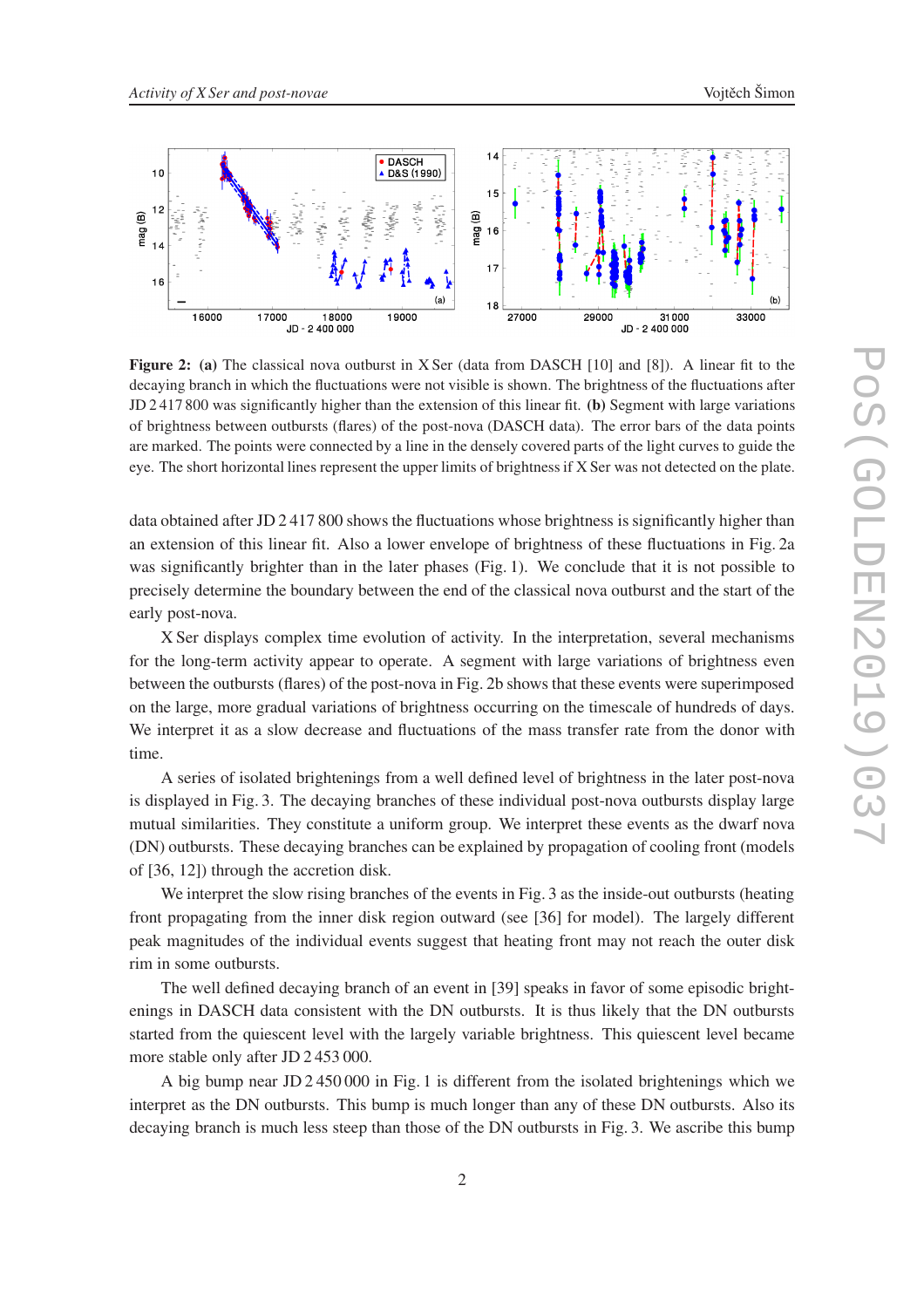

Figure 3: Comparison of outbursts in the post-nova X Ser (the Catalina Survey [6] and CCD AAVSO [19] data). They were aligned according to their decaying branches to match the decaying branch of the template. The time of crossing the brightness  $15.5 \text{mag}(V)$  and the time shifts with respect to the template are listed. The dashed line is a HEC13 fit to the ensemble of decaying branches of these outbursts. HEC13 was written by [13] and is based on the method of [45].

to a burst of mass outflow from the donor influenced by the outburst of the classical nova. The slow decaying branch of this bump can be explained as a decrease of the mass inflow into an ionized accretion disk.

In the interpretation, the post-nova X Ser rapidly transitioned to the thermal-viscous instability (TVI) regime of the accretion disk, initially only intermittently. The occurrence of the DN outbursts shortly after the end of the classical nova outburst suggests that the mass transfer rate into the disk was usually not sufficiently high to prevent the TVI of this post-nova. The very long  $P_{\text{orb}}$ , and hence the large accretion disk of X Ser can contribute to this. More details about the activity of X Ser can be found in [39].

## 3. V446 Her

V446 Her exploded as a classical nova in 1960 [4]. It is a CV with  $P_{\text{orb}}$  of 4.97 hr [43]. This post-nova displayed a series of DN outbursts [15].

Figure 4 shows the characteristics of various CV types which V446 Her displayed during time. While the large-amplitude fluctuations of brightness of the pre-nova (see also a detail in [27], indicating a profile of a DN outburst) suggest the TVI of the accretion disk, the bright state of the early post-nova [40] was only slightly fainter than the peak of a DN outburst in the pre-nova. It is consistent with a standstill in the Z Cam DNe or a high state in novalikes. This suggest that the accretion disk was in the ionized state [46]. The TVI of the disk then re-appeared several years after the end of the classical nova outburst (red open circles in Fig. 4 (data of [15])).

The outbursts of V446 Her [15] display big mutual similarities in their decaying branches no matter how bright their peak magnitudes and durations are (Fig. 5). This can be explained as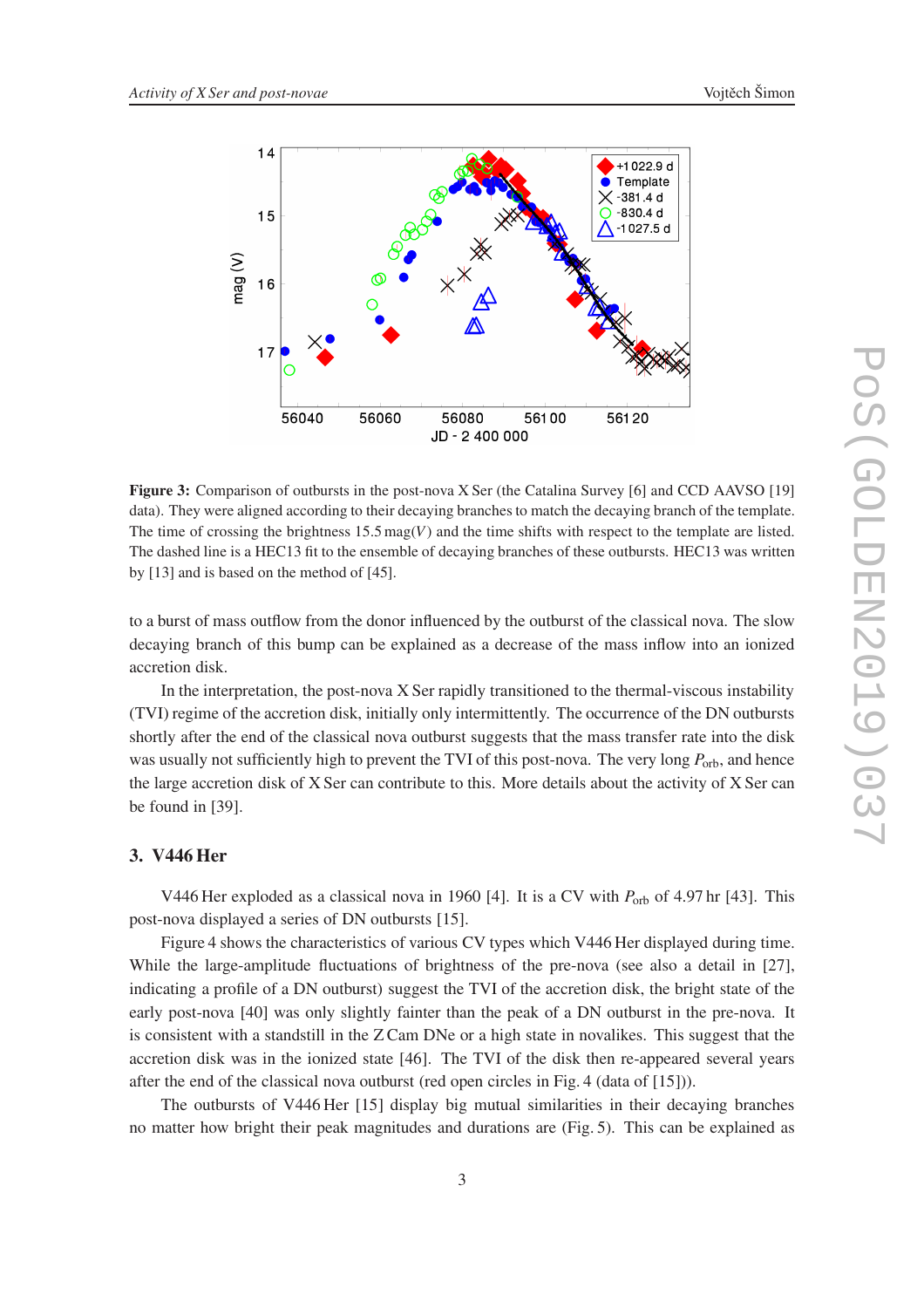



Figure 4: Long-term activity of V446 Her. Data from several databases were merged: DASCH [10] (black closed circles), photographic plates of [40] (blue closed diamonds), RoboScope CCD data [15] (red open circles). The short horizontal lines represent the upper limits of brightness. The error bars of the data points are marked. The points were connected by a line in the densely covered parts of the light curves to guide the eye.

propagation of cooling front across the disk [36]. The viscous plateau in which the whole disk becomes fully ionized occurs only during the peaks of some outbursts. The duration of these plateaux is highly variable.

The profiles of the rising branches in Fig. 5 are considerably variable, which suggests various types of the DN outbursts in V446 Her. We interpret the fast rising branches as the outside-in outbursts (heating front starting in the outer disk region and propagating inward (it always brings the whole disk to the hot (ionized) state (see model in [36])). In this regard, the slow rising branches of some events in Fig. 5 are the inside-out outbursts (heating front propagates from the inner disk region outward (it may not reach the outer disk rim) (model of [36]).



Figure 5: Comparison of outbursts in V446 Her (CCD data from [15]) during the post-nova stage. The individual outbursts were shifted along the time axis to match the decaying branch of the template.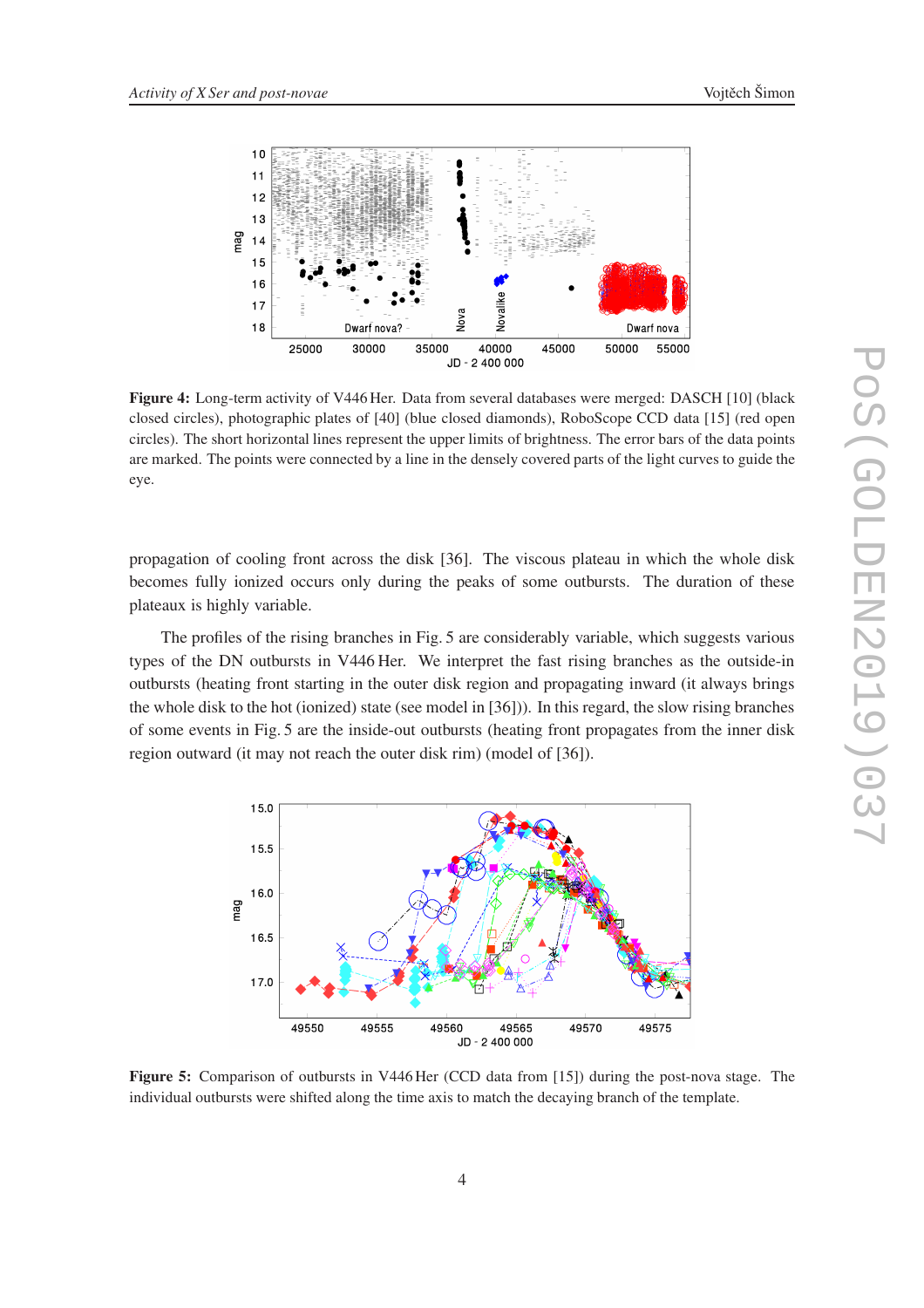## 4. V1363 Cyg

V1363 Cyg, classified as a DN in the catalogue of [3], is also a post-nova because it is approximately centered on a nebula with about 2 arcmin diameter, ascribed to the ejecta of a nova outburst [29]. A typical duration of detectability of a nova shell is 100–200 years [29] but this depends on several factors, especially on the distance of the nova. There are also some CVs (Z Cam, the lower limit of 1300 years [32]; AT Cnc, about 330 years ago [33]; Nova Sco 1437, 583 years ago [34]) which have observable shells older than 200 years. This constrains the upper limit of the time elapsed since the nova outburst. The nova explosion of V1363 Cyg was thus a relatively recent event.



Figure 6: (a) Long-term activity of V1363 Cyg (AAVSO CCD *V*-band data [20]). The error bars are marked but they are often smaller than the size of the symbol. The points were connected by a line in the densely covered parts of the light curve to guide the eye. The moving averages are marked as the black line for the filter half-width  $Q = 100 d$  and as the yellow line for  $Q = 60 d$ . (b) Detail of an outburst. The black straight line shows the decaying branch used for determining of the decay rate. The red dashed line marks the moving averages  $(Q = 3 d)$  of the decaying branch and the subsequent fluctuations of brightness.

The long-term activity of V1363 Cyg consists of a series of large-amplitude fluctuations (Fig. 6a). The dominant brightness variations occur on the timescale of days and weeks. To emphasize the long-term fluctuations of brightness, the two-sided moving averages (method of [2]) of the data were made for the filter half-widths  $Q = 100$  d and  $Q = 60$  d. A detail of the brightest peak (out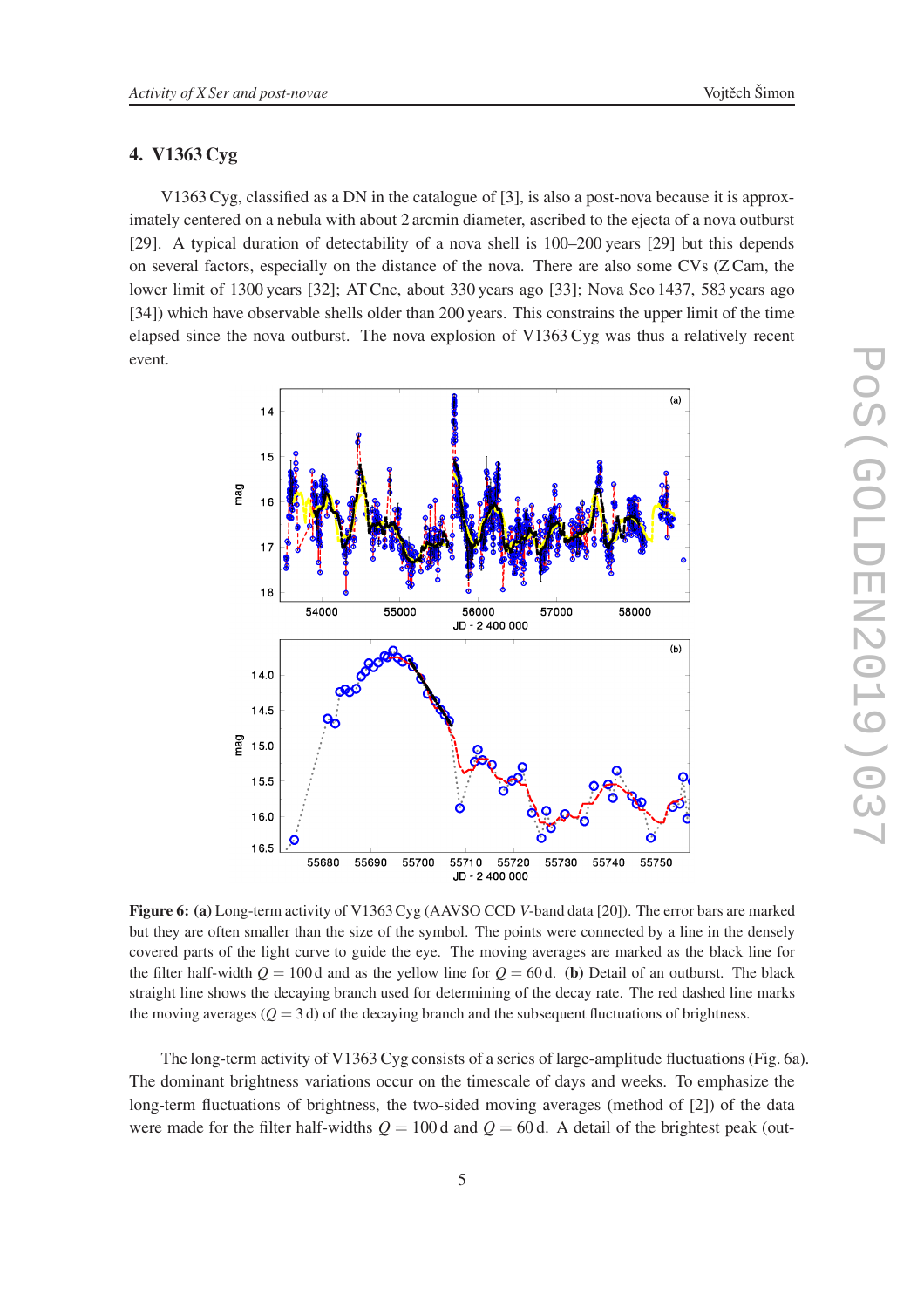burst, flare) in Fig. 6b shows that the night-to-night fluctuations were suppressed and started only in the late phase of this event. In the interpretation, this event was a DN outburst (propagation of heating and cooling fronts in the accretion disk [36, 12]). Its relation to the properties of the outbursts in DNe is shown in Fig. 8.

The weighted wavelet Z-transform (WWZ) (method of [9]) of the moving averages of the brightness variations with  $Q = 60$  d from Fig. 6a was made. It shows a time evolution of fluctuations of brightness (Fig. 7). The value of WWZ indicates whether or not there is a periodic fluctuation at a given time at a given frequency. Although these fluctuations are cyclic (Fig. 7b), this cycle is unstable and intermittently present.

In the interpretation, also activity of the mass-donating star can contribute to the brightness variations of V1363 Cyg beside the DN outburst(s). It can be caused by the appearance and changes of the position of the active regions (loops [18], starspots [24]) with respect to the L1 point by a differential rotation of the donor [31].



Figure 7: (a) The moving averages of the brightness variations of V1363 Cyg from Fig. 6a (AAVSO CCD data). (b) Cycles in these changes of brightness (the moving averages with  $Q = 60 d$ ) from panel (a). The WWZ-transform (method of [9]) was used. Frequency is given in  $d^{-1}$ . The color scale represents the values of WWZ. The higher the WWZ value, the better defined the cycle-length. (c) The best cycle-length measured in days.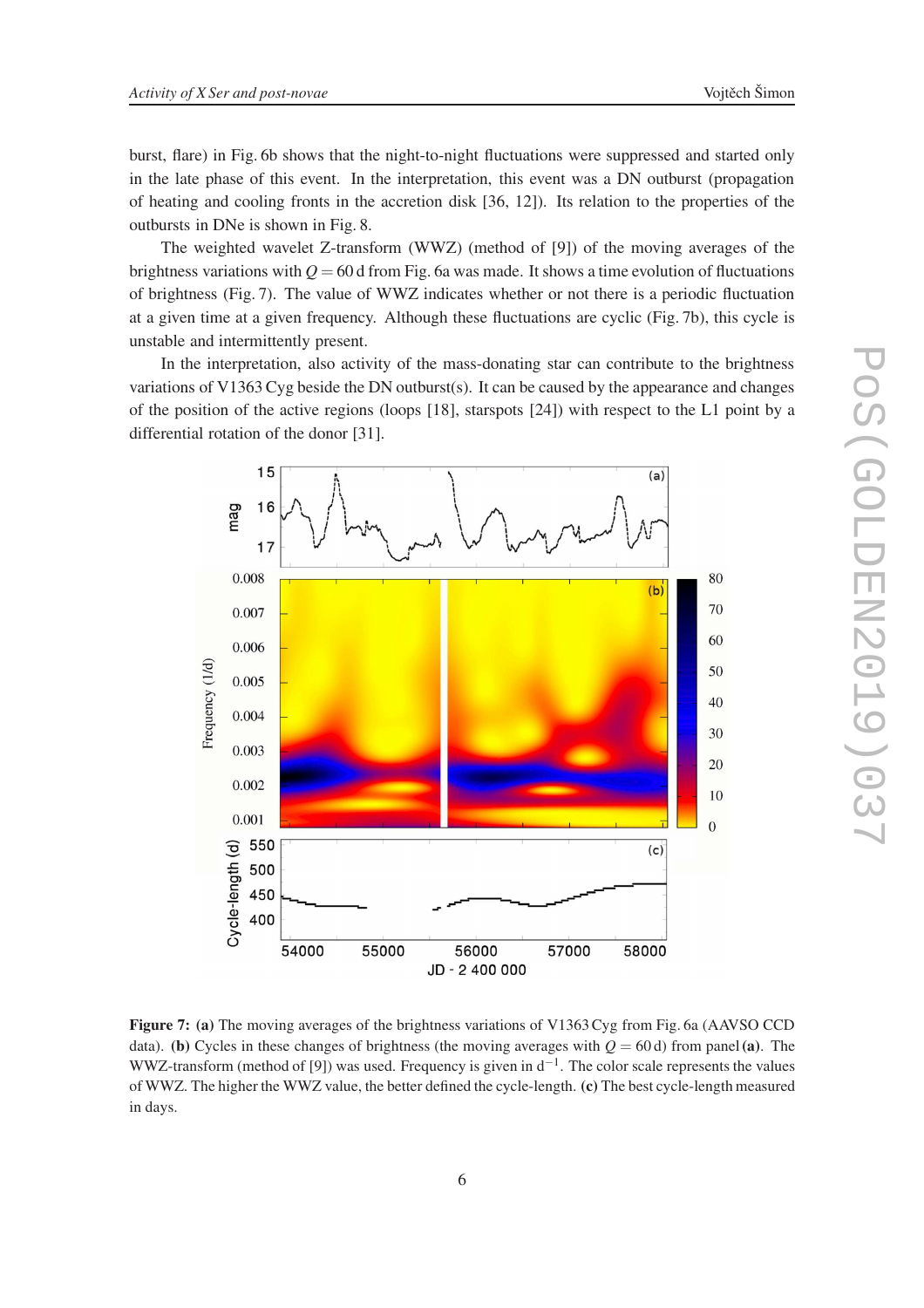## 5. GK Per

GK Per (Nova Per 1901) [7] is an intermediate polar [47] with  $P_{\text{orb}} = 1.99$  d [5]. This length is very long among CVs. Fluctuations of brightness by about 1 mag on the time scale of months appeared after the return to quiescence. The outburst of this classical nova gave rise to a novalike post-nova. Later, the discrete optical outbursts appeared (e.g. [28, 17, 38]). Model of the TVI of the accretion disk was able to reproduce the basic features of the outbursts [21]. A DN outburst of GK Per is included in Fig. 8.

The DN outbursts of GK Per appeared only when the TVI could operate because the cooled WD was already not able to irradiate the accretion disk sufficiently to keep it in the hot (ionized) state. This enabled the accretion disk to switch between the hot and cool states, as modeled by [30].

#### 5.1 The decay rate of the DN outbursts in post-novae

The light curves of outbursts (flares) of post-novae are helpful in determining the mechanisms which cause them. The decay rate is an important parameter of the light curves of the DN outbursts. The quantity  $\tau_D$  is the decay rate expressed in days for a decrease of brightness by 1 mag [1].



Figure 8: Decay rate of DN outbursts, τ<sub>D</sub>, vs P<sub>orb</sub>. The outbursts in post-novae are marked by the solid circles. Crosses mark the intermediate polars. Diamonds represent the SU UMa systems. The dashed horizontal line marks the potential positions of V1363 Cyg, whose  $P_{\text{orb}}$  is unknown. The data come from [46], [37], [15], [35] and [39].

Positions of various DNe are shown in Fig. 8 where  $\tau_D$  is plotted versus  $P_{\text{orb}}$ . This plot enables to assess how much a given outburst obeys the Bailey relation [1]. Most data come from [46] and [35]. Please note that the values of  $\tau_D$  of DO Dra [37] and GK Per [38, 39] are smaller than of most DNe with comparable  $P_{\text{orb}}$ . These two CVs are known to be the intermediate polars according to [25, 47]. The value of  $\tau_D$  of BK Lyn (probable Nova Lyn 101 [16]) was determined from the light curve of an outburst in this post-nova displayed in [26]. The value of  $\tau_D$  of V725 Sco (Nova Sco 1862 [42],  $P_{\text{orb}} = 3.32 \text{ hr}$  [41]) was determined from the light curve of an outburst plotted in [44].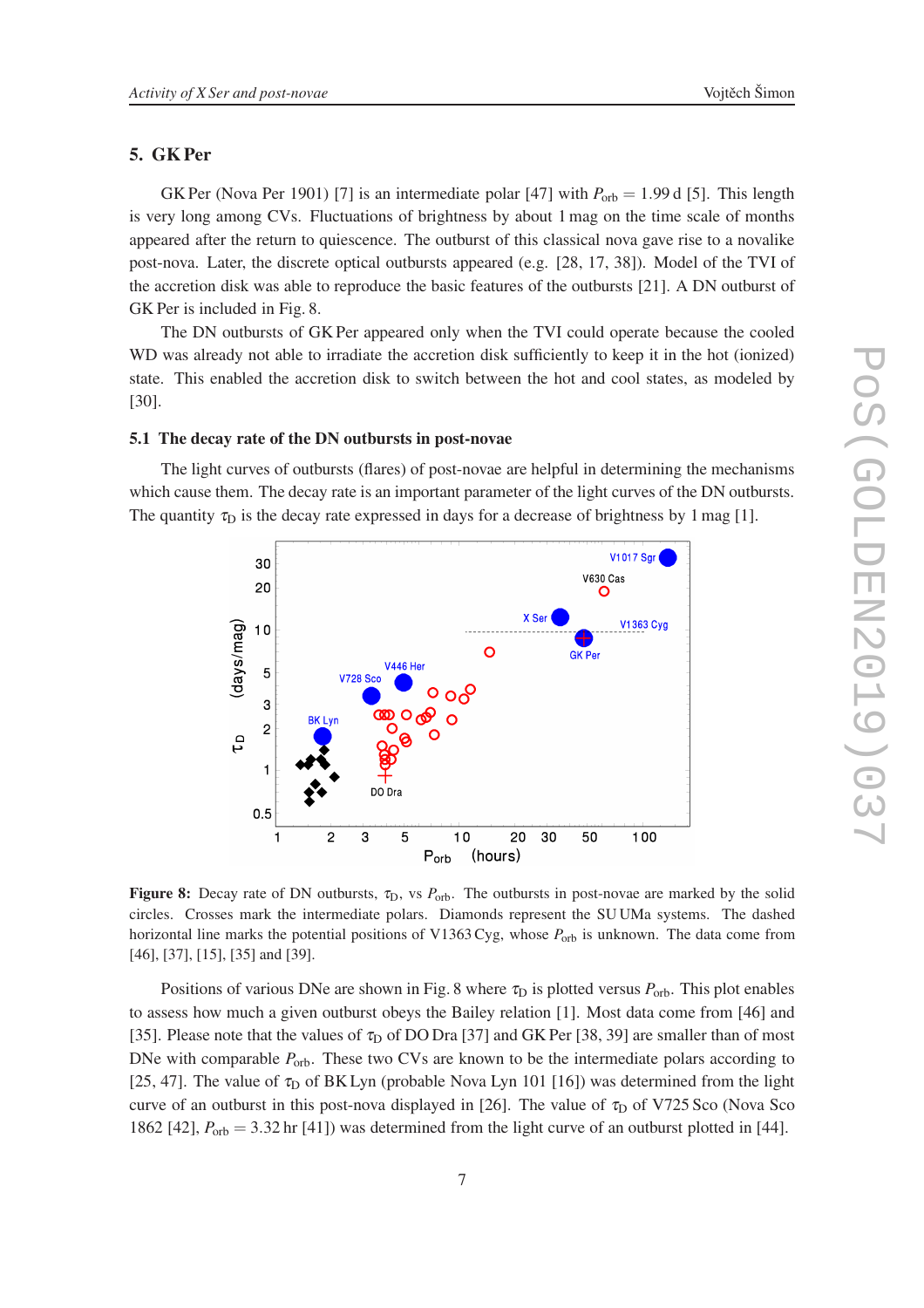The value of  $\tau_D$  of the outburst (flare) in V1363 Cyg in Fig. 6b suggests that it can be a DN outburst in a CV with a very long  $P_{\text{orb}}$ , about 10–100 h, taking into account a significant uncertainty in fitting the light curve with a scatter.

Figure 8 shows that the outbursts of post-novae are consistent with those of "normal" DNe (i.e., the systems whose classical nova outbursts were not observed). This speaks in favor of the DN outburst nature of the episodic brightenings of these post-novae. This also suggests that the accretion disks of these post-novae are not ionized all the time. They were able to switch from the hot (ionized) state to the TVI regime.

The positions of post-novae with  $P_{\text{orb}} < 6$  hr in Fig. 8 suggest that their  $\tau_D$  is slightly bigger in comparison with DNe of the same  $P_{\text{orb}}$  but without a classical nova outburst observed in the past. This can be caused by a very hot WD as a result of the relatively recent classical nova outburst. A hot source of emission can be indicated by the small amplitude of the DN outbursts in post-novae (1.5–1.8 mag in V446 Her (Fig. 5), a similar situation in BK Lyn [26]). This TVI in post-novae with very hot WD and possibly also with hot inner disk regions is worth modeling.

## 6. Conclusions

A big range of optical luminosities of post-novae exists. The discrete features (e.g. outbursts, flares) of their long-term activity are common. Also large changes of the type of activity in the decades after the classical nova outburst are possible.

The similarities in the decaying branches of the outbursts in post-novae and the relation of their  $\tau_{\rm D}$  to  $P_{\rm orb}$  favor the DN outbursts. They are caused by propagation of cooling front across the accretion disk.

Features consistent with the DN outbursts appear in the later phases of the gradual decay of the mean luminosity of some post-novae. This suggests that some post-novae contain the conditions for the onset and existence of the accretion disk with the TVI. Such a TVI of the disk can appear in some post-novae even during the first century of the classical nova outburst (often sooner after the classical nova outburst in CVs with longer *P*orb). Post-novae with larger accretion disks can thus possibly get to the TVI zone more easily.

Also activity of the mass-donating star can contribute to the brightness variations of some post-novae. It can be caused by the appearance and changes of the position of the active regions (loops [18], starspots [24]) with respect to the L1 point by a differential rotation of the donor [31].

Acknowledgments This study was supported by these projects: EU project H2020 871158, grant No. 17-05840S provided by the Grant Agency of the Czech Republic, the project RVO:67985815. This research has made use of the observations from the DASCH project at Harvard, partially supported from NSF grants AST-0407380, AST-0909073, and AST-1313370. This work also used the data from the Catalina Transient Survey, AAVSO International database (USA), and the AFOEV database (France). I thank the variable star observers worldwide. The public data from Swift/BAT transient monitor provided by the Swift/BAT team were used. I used the code developed by Dr. G. Foster and available at ww.aavso.org/winwwz . I also thank Prof. Petr Harmanec for providing me with the code HEC13. The Fortran source version, compiled version and brief instructions on how to use the program can be obtained at http://astro.troja.mff.cuni.cz/ftp/hec/HEC13/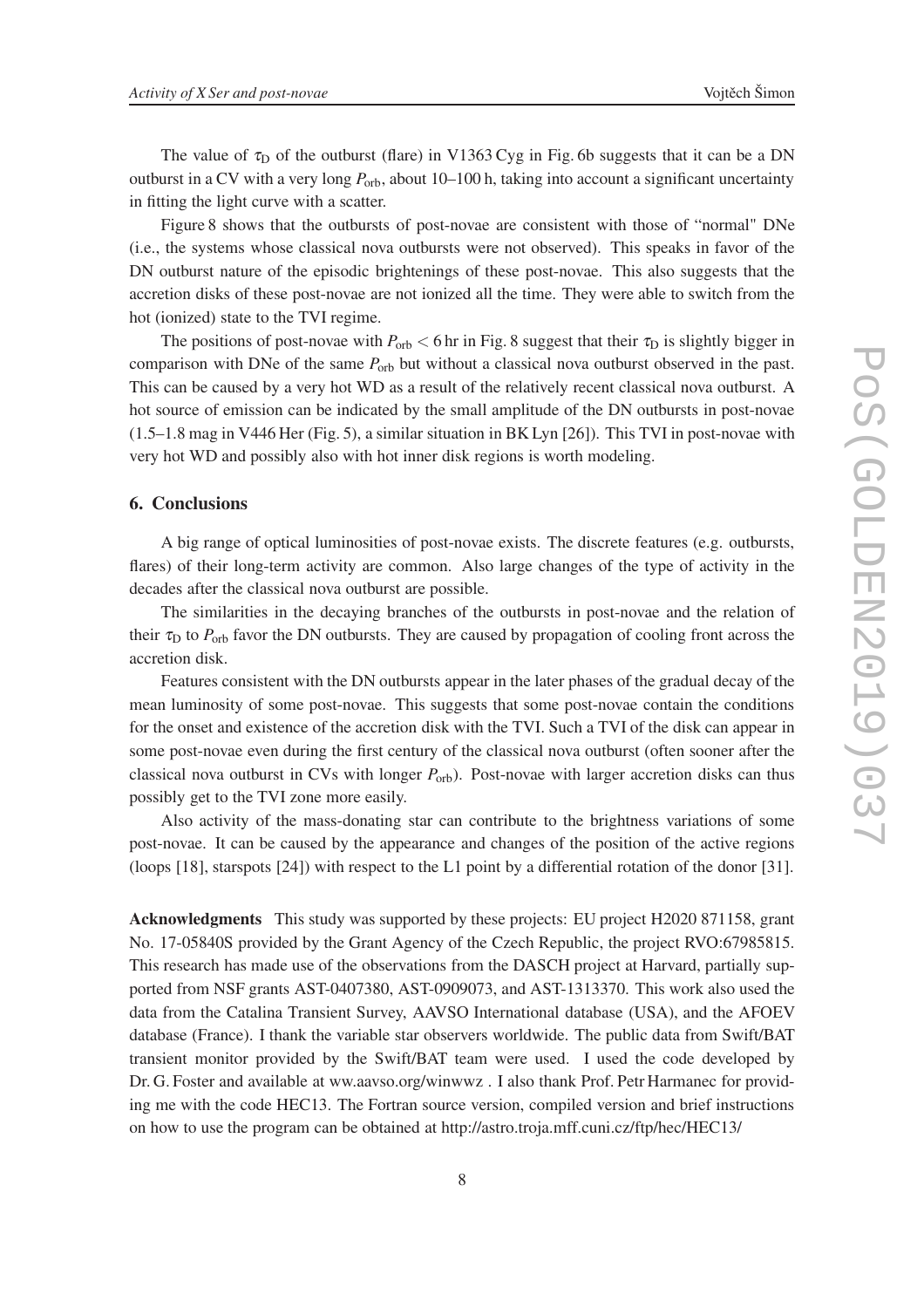## References

- [1] J. Bailey, *Journ. Brit. Astr. Ass.*, 86, 30 (1975).
- [2] P. J. Brockwell, & R. A. Davis, *Time Series: Theory and Methods*, Springer-Verlag New York Inc. (1987).
- [3] A. Bruch, F.-J. Fischer, U. Wilmsen, *A&AS*, 70, 481 (1987).
- [4] Thomas A. Cragg, *PASP*, 72, 475 (1960).
- [5] D. Crampton, A. P. Cowley, W. A. Fisher, *ApJ*, 300, 788 (1986).
- [6] A. J. Drake, et al., *ApJ*, 696, 870 (2009).
- [7] H. W. Duerbeck, *SSRv*, 45, 1 (1987).
- [8] H. W. Duerbeck & W. C. Seitter, Physics of Classical Novae. Proceedings of Colloquium No.122 of the International Astronomical Union, held in Madrid, Spain, on June 27-30, 1989. Editors, A. Cassatella, R. Viotti; Publisher, Springer-Verlag, Berlin, Germany; New York, NY. Part of the Lecture Notes in Physics book series (1990) (LNP, Vol. 369, p. 165)
- [9] G. Foster, *AJ*, 112, 1709 (1996).
- [10] J. Grindlay, S. Tang, E. Los, M. Servillat, *IAUS*, 285, 29 (2012a).
- [11] J. E. Grindlay & R. E. Griffin, *IAUS*, 285, 243 (2012b).
- [12] J.-M. Hameury, K. Menou, G. Dubus, J.-P. Lasota, J.-M. Hure, *MNRAS*, 298, 1048 (1998).
- [13] P. Harmanec, (1992). http://astro.troja.mff.cuni.cz/ftp/hec/HEC13/
- [14] R. K. Honeycutt, J. W. Robertson, G. W. Turner, *AJ*, 115, 2527 (1998).
- [15] R. K. Honeycutt, J. W. Robertson, S. Kafka, *AJ*, 141, 121 (2011).
- [16] T.-T. Hsi, *Smithson. Contr. Astrophys.*, 2, 109 (1958).
- [17] R. Hudec, *Bull. Astron. Inst. Czechosl.*, 32, 93 (1981).
- [18] S. Kafka, T. Ribeiro, R. Baptista, R. K. Honeycutt, J. W. Robertson, *ApJ*, 688, 1302 (2008).
- [19] S. Kafka, *Obs. from the AAVSO Int. Database*, www.aavso.org (2016).
- [20] S. Kafka, *Obs. from the AAVSO Int. Database*, www.aavso.org (2019).
- [21] Soon-Wook Kim, J. C. Wheeler, S. Mineshige, *ApJ*, 384, 269 (1992).
- [22] T. D. Kinman, C. A. Wirtanen, K. A. Janes, *ApJS*, 11, 223 (1965).
- [23] H. Leavitt, *Harv. Circ.* 142 (1908).
- [24] M. Livio, & J. E. Pringle, *ApJ*, 427, 956 (1994).
- [25] J. Patterson, D. A. Schwartz, J. P. Pye, W. P. Blair, G. A. Williams, J.-P. Caillault, *ApJ*, 392, 233 (1992).
- [26] Joseph Patterson, et al., *MNRAS*, 434, 1902 (2013).
- [27] E. L. Robinson, *AJ*, 80, 515 (1975).
- [28] F. Sabbadin, & A. Bianchini, *A&AS*, 54, 393 (1983).
- [29] D. I. Sahman, V. S. Dhillon, C. Knigge, T. R. Marsh, *MNRAS*, 451, 2863 (2015).